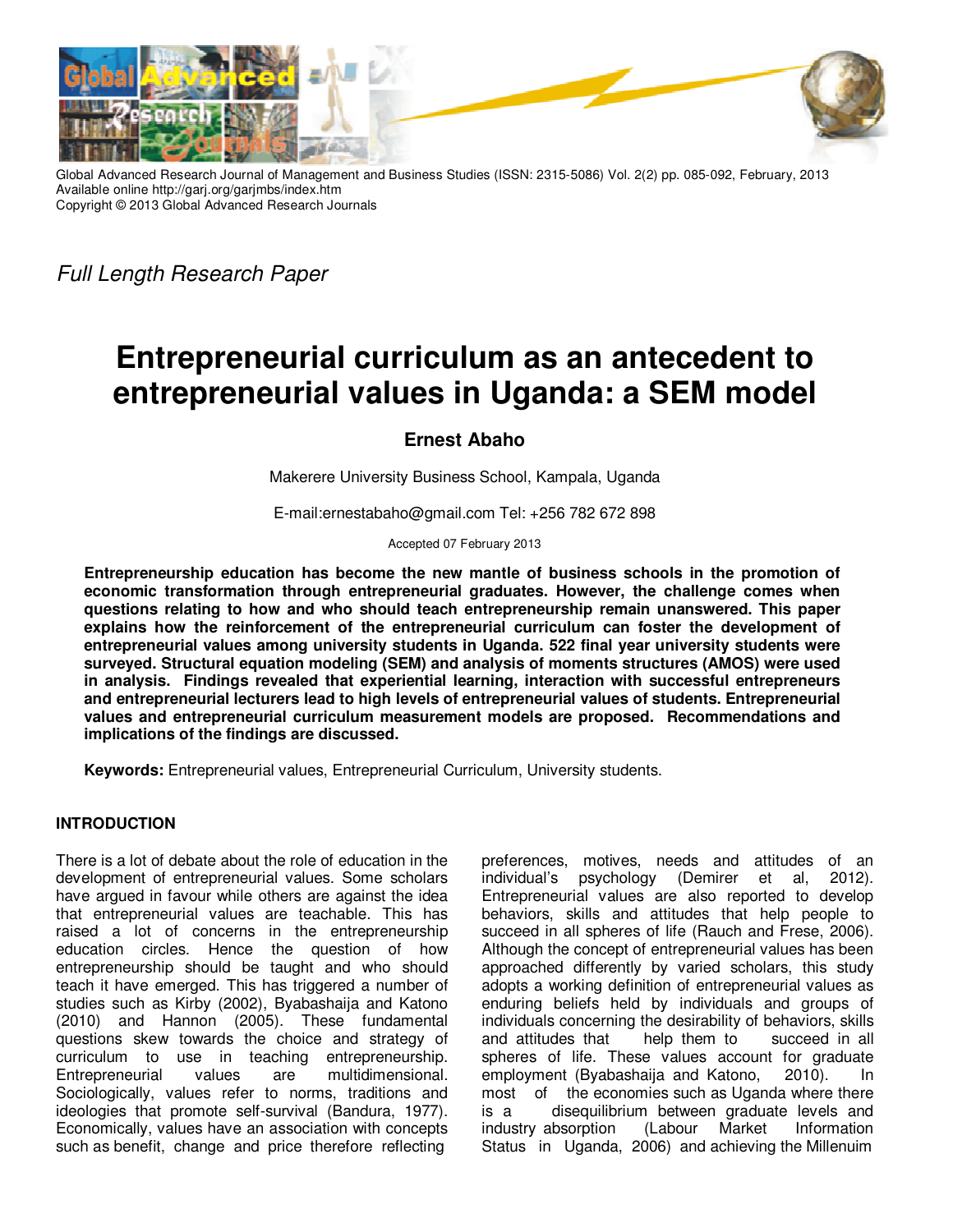Development Goals (Akpomi, 2009). After an extensive study of entrepreneurial behavior, Bandura (1977) observed that essential entrepreneurial values were selfefficacy and goal orientedness. Ranuji (2006) in a study about Indian dairy farmers' entrepreneurial values established innovativeness, achievement motivation, risk orientation, information seeking and cosmopolitanism as consistent values for human success. Gibb (2007) stresses that opportunism, creativity, autonomy, responsibleness, networking, achievement orientation, self-efficacy, perseverance, hard work and strategic thinking were influential in distinguishing entrepreneurial and non-entrepreneurial individuals. A critical review of entrepreneurial values indicates that whereas they appear numerous, most of them have developed from the classical (original concepts) either through operationalisation or duplication and renaming. This study draws an entrepreneurial values measurement model.

### **Entrepreneurial Curriculum and entrepreneurial values.**

Literature supports the idea that people who study entrepreneurship have a high likelihood of developing entrepreneurial values (Cooper, Bottomley and Gordon, 2004; Samah and Omar, 2011). Entrepreneurial curriculum involves activities promoting the individual skills, attitudes, behaviors and capabilities that foster the development of entrepreneurial values (GEM, 2005). An entrepreneurial curriculum in this study refers to the curriculum that teaches for and about entrepreneurship. This study also argues that an entrepreneurial curriculum can be entrepreneurial or not entrepreneurial if it does not include entrepreneurial practices such as practicability, lateral and divergent learning. European commission (2008) defines an entrepreneurial curriculum as one which goes beyond the traditional learning boundaries and ensures purposeful learning which combines the learners, facilitators, and practitioners who through formal means provide informal education through role modeling, mentoring and coaching.

While studying about biographic factors as antecedents to entrepreneurial spirit amongst Iranian University students, Aghajani and Abbasgholipour, (2012) recommend to the educational institutions to provide challenging goals for students so that there can be an increase in responsibilities and hardworking spirit among students. The authors further advocate for increased participation of people in practice so that students can have an opportunity to select coaches and role models for inspiration.

Matlay (2011) reports that practical experience in new venture creation provides the realism and functional approach towards entrepreneurial values. Niyonkuru, (2005), Cooney and Murray, (2008), Lourenc'o and

Jayawarna, (2011) all concur with the argument that entrepreneurship training develops achievement motivation and self-efficacy. Participation in enterprise activities increases students' personal responsibility, desire for job freedom and leadership roles (Mauchi et al, 2011), more personal control, high self-esteem and exhibit innovativeness to perform better (Kolb and Kolb, 2008; Fini et al, 2009; Cheung & Au, 2010). This helps students to solve practical problems creatively and strategically (Gibb, 2007).

Kirby, (2002) emphasises that this can only be achieved if students learn how to apply these concepts in real life situations as guided by entrepreneurial facilitators. Thus, the entrepreneurial experience of facilitators plays a big role in the development of entrepreneurial values. This means that an entrepreneurial curriculum requires unique teaching methodologies some of which may require involving students in the business processes so that they interface with reality (Niyonkuru, 2005; Plumly, et al, 2008; Pihie and Sani, 2009) and successful people (Samah and Omar, 2011). Comparable findings were established by Cox, et al., (2002) in Germany, Singapore, China, Korea, New Zealand, US and Australia.

After consulting literature, it was hypothesis that;

*H1- There is a positive relationship between Entrepreneurial lecturers and entrepreneurial values. H2- There is a positive relationship between Interaction with successful entrepreneurial values.* 

*H3- There is a positive relationship between Experiential learning entrepreneurial values.* 

# **METHODOLOGY**

#### **Research design**

Social science research has been exposed to competing schools of thought on the most appropriate research philosophy. It is well understood that the appropriateness of a particular philosophy depends on the phenomena. There are three main research philosophies namely; positivism/objectivism (sometimes referred to as the positivist philosophy), subjectivism (sometimes referred to as interpretivism) and critical realism. This study adopted a pure realist research philosophy (combination of objectivism and interpretivism) so as to minimise common methods bias as suggested by Lindell and Whitney (2001).

#### **Study population, sampling procedure and sample size**

The population consisted of students on the undergraduate programmes in the universities selected for this study. University students were chosen because through education and training, they get a chance of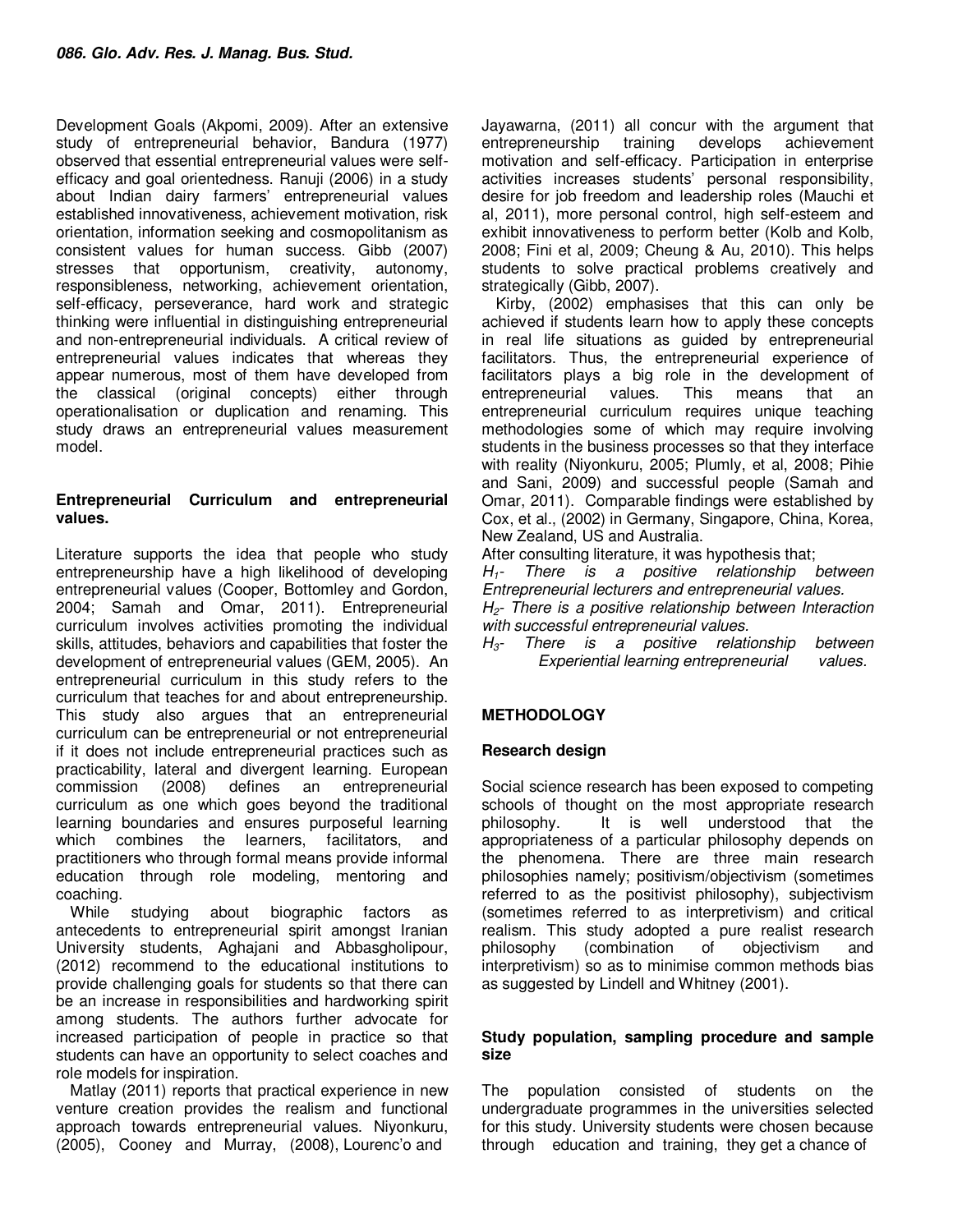improving knowledge, skills and changing their attitudes to cope up with the changing environment (Ranuji, 2006). Sociologically, university students have a lot in common in terms of their academic pursuit hence becoming easy to measure their socialisation. They also go through the curriculum hence it is important to assess the variations that may result from the different curricular at different universities. Using multistage sampling, 886 students were selected. A close ended self-reported questionnaire was used for quantitative data while indepth interviews were used to gather qualitative data.

For measurement of variables, entrepreneurial curriculum was measured using**;** interaction with successful entrepreneurs, entrepreneurial lecturers and experiential learning. Entrepreneurial values were measured using visionary leadership, information seeking behavior, perseverance, networking and cosmopolitanism, opportunism, creativity and innovativeness, proactiveness, self-efficacy, risk orientation, frugality, goal orientation and long-term orientation, problem solving.

# **DATA ANALYSIS**

After collecting data, the returned questionnaires were coded and entered using a data entry program (Epidata). Data was latter exported to SPSS for parametric assumptions testing. Reverse coded items were adjusted to ensure consistency. Descriptive statistics were used to check for outliers and missing values and replaced using regression. Exploratory factor analysis and correlational statistics were used to test for construct validity, sample adequacy using KMO (see table 1).

Where the variables were not meeting the graphical and statistical thresholds, the data was transformed. For example, entrepreneurial values had a linearity challenge and Z-scores were used. Multivariate correlation was conducted to ensure that there was no threat of multicollinearity and ensuring independence of the variables. To ensure heteroscedasticity, Z-predicted and Z-residual points were generated and they indicated a convergent trend meaning that the data was coming from a homogenous population. In relation to this, homogeneity of variance was tested using boxplots and the Levene statistics.

All this was done in order to ensure conformity to the requirements of using parametric tests and structural equation models (SEM). SEM is a statistical technique for testing and estimating causal relations using a combination of statistical data and qualitative causal assumptions. After testing of the assumptions, the main analysis was done using Analysis of Moments Structures (AMOS 18). This involves assessment of the measurement models where each category of the variables was examined using the statistical guidelines of SEM. These included the measurement model of entrepreneurial curriculum and the dependent variable

(entrepreneurial values). The statistical bases were the Normal fit index (NFI), incremental fit index (IFI), Chisquare values and root mean square error of approximation (RMSEA).

After assessing the measurement models, the main conceptual model was tested using AMOS to test the hypotheses and study objectives. A path model was subsequently generated indicating the correlation and regression coefficients. Finally, in order to assess whether the data fitted the hypothesized measurement model developed by the researcher based on theory and past studies, a confirmatory factor analysis was done.

#### **RESULTS AND DISCUSSION**

The entrepreneurial curriculum measurement model revealed a statistically significant influence in the development of entrepreneurial values of university students. Within the model, 3 (three) significant curriculum strategies were revealed namely; Interaction with successful entrepreneurs-**IWE**, entrepreneurial lecturers-**Entrelec**, experiential learning-**ExperLearn** as indicated in figures 1 and 2.

In measuring model fit, Kenny (2012) argues that a researcher is trying to establish the ability of a model to reproduce data. In this study, baseline comparisons and RMSEA tests were considered as indicated above. According to Bentler and Bonetti (1980) normal fit index (NFI), incremental fit index (IFI) under baseline comparisons measure the proportionate reduction in the chi-square values when moving from the baseline to the hypothesized model. They report that a model should be >.90. Considering what was produced by the data in this study, all the indices fall within the acceptance framework. Therefore the models fit the data.

According to Steiger and Lind (1980), a good model fit should have a root mean square of approximation  $(RMSEA) = <.05$ . MacCallum, Browne and Sugarawa (1996) report that RMSEA of 0.01 is excellent, 0.05 is good and 0.08 indicates a mediocre fit. This study's models had a RMSEA of <.05 hence acceptable.

# **Hypothesis testing**

There was a positive significant relationship between the experiential learning curriculum and entrepreneurial values (r=.121, p<.05). There was a positive significant relationship between interaction with successful entrepreneurs and entrepreneurial values (r=.30, p<.001). There was a positive significant relationship between lecturers' business experience and students' level of entrepreneurial values (r=.228, p<.001)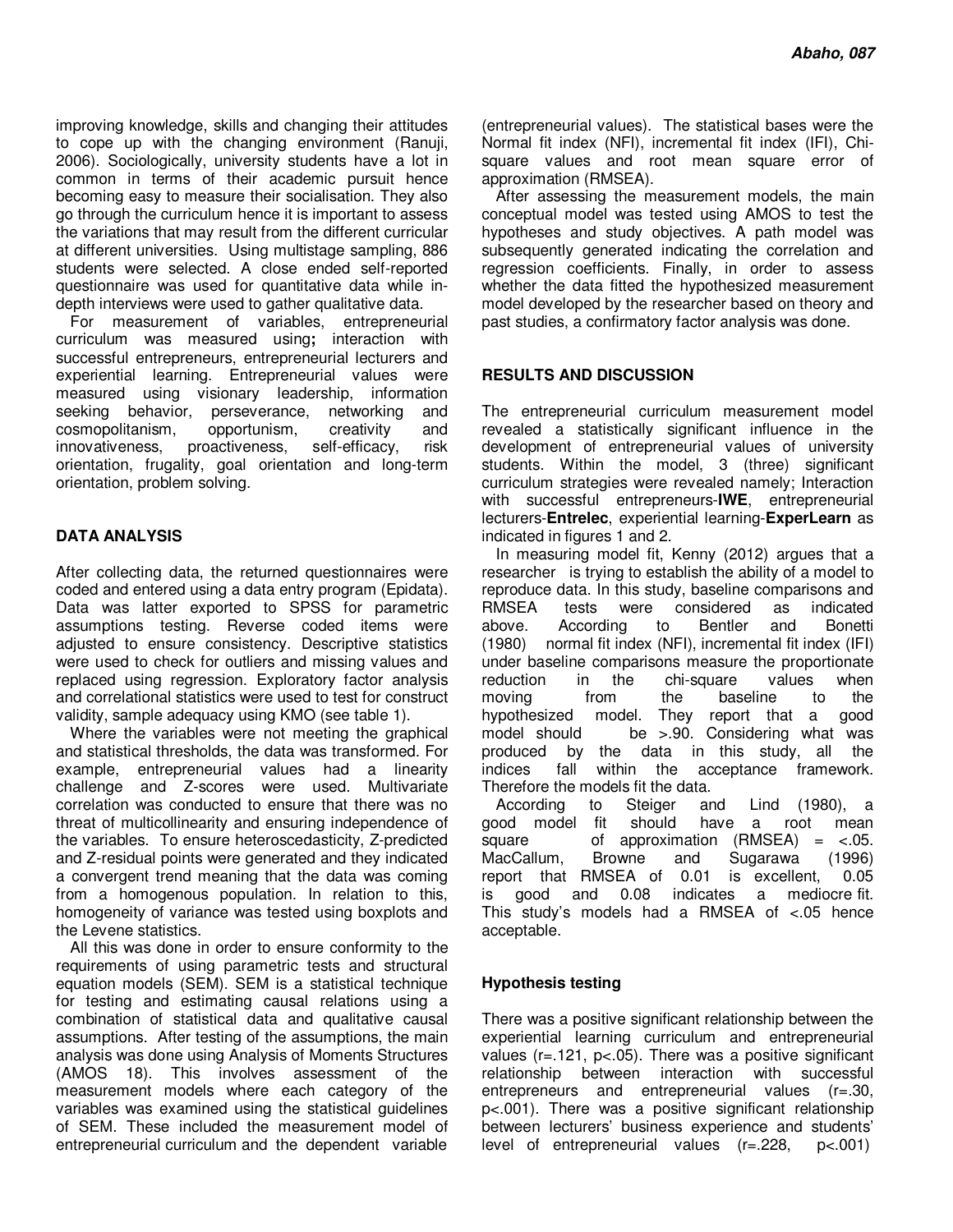

**Figure 1.** Entrepreneurial Curriculum path Model *Model fit statistics for entrepreneurial curriculum NFI (.910), IFI (.942), CFI (.940), RMSEA (.056)* 



**Figure 2.** Entrepreneurial Values dimensions *Model fit statistics: NFI (.912), IFI (.934), CFI (.934), RMSEA (.073)* 

**Table 1**. Reliability and validity of the study tools: Construct validity

| <b>Variables</b> | KMO                 | <b>Determinant</b>  |  |
|------------------|---------------------|---------------------|--|
| Entre.Curriculum | .751(P<.000)        | $.111 (> .05)$ .    |  |
| Entre. Values    | $.898$ (P< $.000$ ) | $1.06$ ( $> 0.05$ ) |  |

The variables were all in the recommended statistical range according to Field (2005)

Table 2: **Reliability and validity of the study tools** : Reliability tests

| Variable(s)       | <b>Cronbach's Alpha</b> | N of Items |
|-------------------|-------------------------|------------|
| Entre, Curriculum | -74                     | 18         |
| Entre, Values     | .931                    | 114        |

The variables were in the recommended range as per Nunnally (1978)

#### **DISCUSSION**

Experiential learning and the development of entrepreneurial values: Results indicated a positive and significant relationship between experiential learning and the development of entrepreneurial values. Comparable findings were made in Aghajani and Abbasgholipour (2012), Matlay (2011) and Niyonkuru (2005). According to the study experiential learning involves facilitation of courses to mobilize and develop student investment groups, students taking part in leadership activities and participating in extracurricular activities.

Such experiential learning resources help students to enhance their divergent thinking as opposed to convergent thinking where these they only concentrate on providing academic solutions in class. The idea of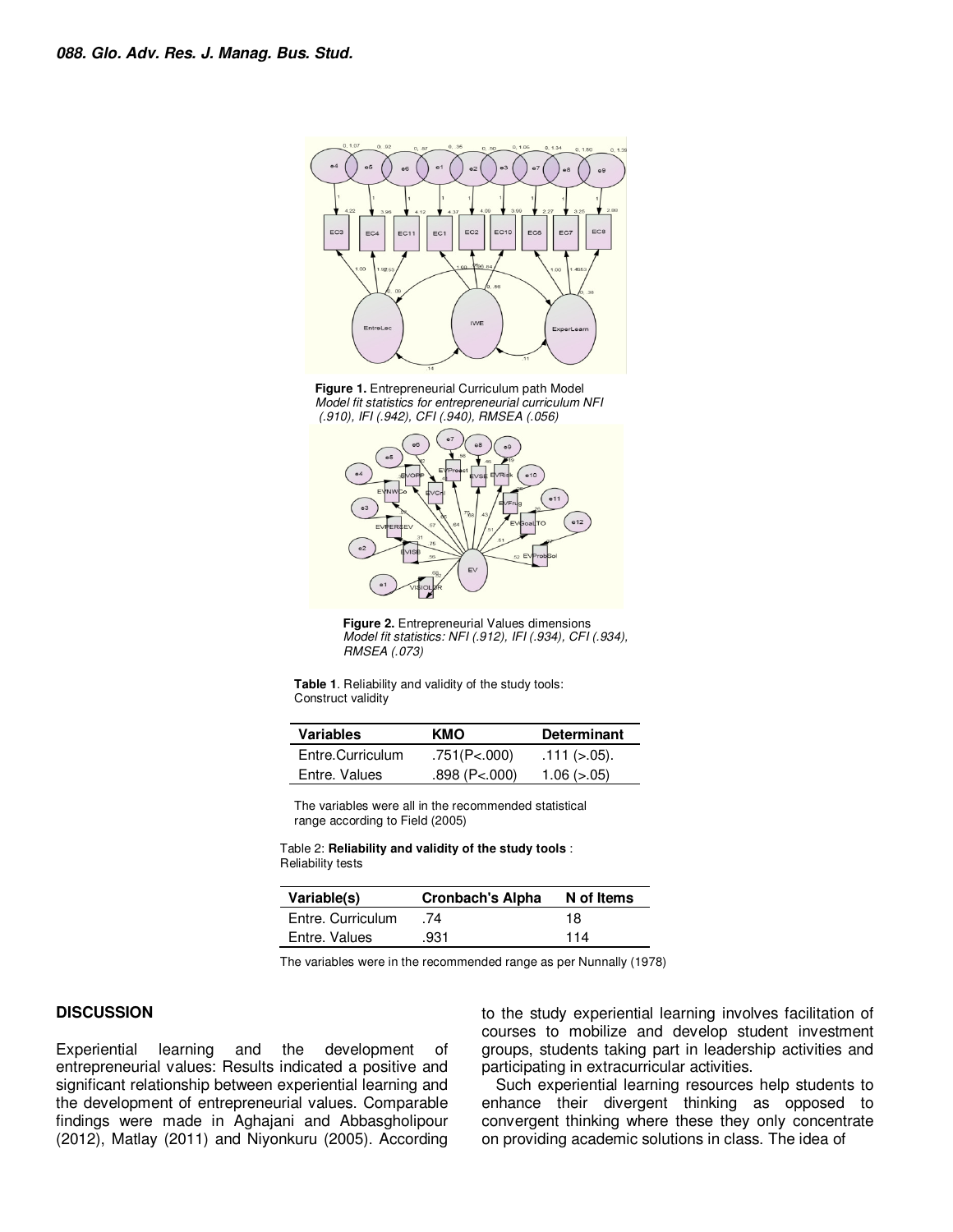**Table 3:** Regression Weights

|  |                                                  | Est. S.E. C.R.  |       |
|--|--------------------------------------------------|-----------------|-------|
|  | D21. EV <--- Exp. Learn .121 .053 2.313 .021     |                 |       |
|  | $EV \sim -100$                                   | .303 .059 5.125 | $***$ |
|  | <b>EV</b> $\leftarrow$ Entrelec. .228 .063 3.614 |                 | $***$ |

*Regression model statistics:NFI (.935), IFI,(.973), CFI (.971), RMSEA (.035).* 

using investment groups in teaching students help in the development of a number of values such as problem solving and networking for financial resource mobilization. Investment groups among university students have been realized to positively reinforce leadership abilities amongst the students because they manage their own affairs and set their motivation as well disciplinary standards. This is supported by Kuratko (2004), Hisrich and Dean (2005), Kirby, (2002) and Gibb (2007).

While interviewing the bachelor of Entrepreneurship and Small Business management students at Makerere University Business School, students who had taken active leadership roles in their investment groups confessed that they learned how to make business strategies and how to influence people (members) towards accepting their ideas. In Uganda, all universities have got a student leadership arm called the Students' guild. This arm of leadership is aimed at handling student related affairs but also focused on developing students' leadership self-efficacy. Although the intentions of forming this body do not have a direct link with curriculum, it has provided enormous opportunities for students who are interested in fostering their leadership aptitudes through joining the guild parliament and other related leadership activities. There is also a general practice among Ugandan universities referred to as the cultural gala; an annual event intended to enable students from different cultural backgrounds to show case their cultural capital and heritages. This event not only promotes the aspect of cosmopolitanism but also comes along with the development of other entrepreneurial values notably; need for achievement due to the desire to win the trophy being competed for.

At this point, it becomes important that while designing curricular, universities should not only focus on the academic perspective but also consider activities outside the class room because they provide an opportunity for holistic learning (body, mind and soul).

*Interaction with successful entrepreneurs.* Business schools have been reported to tender in for the idea of mentoring and role modeling. This means that in order for a business student to take on an entrepreneurial career, he/she needs to interact with those who have taken a career in entrepreneurship or at least becoming entrepreneurial in their lives. It was therefore hypothesized in this study that students who interact with successful entrepreneurs are likely to have higher levels of entrepreneurial values. Results indicated a very strong and significant relationship between interaction with successful entrepreneurs and entrepreneurial values. This suggests that the more interaction university students get with successful entrepreneurs, the higher the level of their entrepreneurial values. The nature of interaction students have with successful entrepreneurs includes encouraging students to learn how to live and work in any environment, teaching students how to live and work with diverse personalities and encouraging students to learn how to survive on their own

Looking at the nature of interaction, these successful people play a number of roles such as mentoring, role modeling, and coaching. This subsequently creates an inspiration for successful living because these students want to be the person they admire. European Commission (2008) has successfully seen it happen in Europe according the Lifelong learning programme. Pihie and Sani (2009) support the argument. While interviewing some students, one of them indicated how he had started a small business of a secretarial bureau near the university. He indicated that he got the inspiration from a guest lecturer who told them in class that he started business at the university by doing dry cleaning business and he kept it after graduation. There are arguments about what people learn from each other or even their role models and mentors. The success versus failure stories, some people argue that people should share their failures so that others can learn from them and plan how to avoid them (Honig, 2004). On the other hand, there are arguments that success stories provide an opportunity for others to learn what works and what does not (Cox et.al 2002; Samah & Omar , 2011). Considering these competing arguments, each of them may have a particular benefit at the cost of the other. For example, the use of failure stories to inspire university students may anchor negative reinforcement and subsequently scare them off from engaging in entrepreneurial careers.

There is therefore a question of whether to emphasize success or failure stories depending on which one is more effective in cultivating entrepreneurial values. Future studies could focus on explaining this disequilibrium so that the best option is taken up.

Entrepreneurial lecturers and entrepreneurial values: One of the things that itched my conscience was about the teaching processes of entrepreneurship and this raised a number of issues notably; who teaches entrepreneurship more effectively. Although not well and broadly studied, there are so many who have not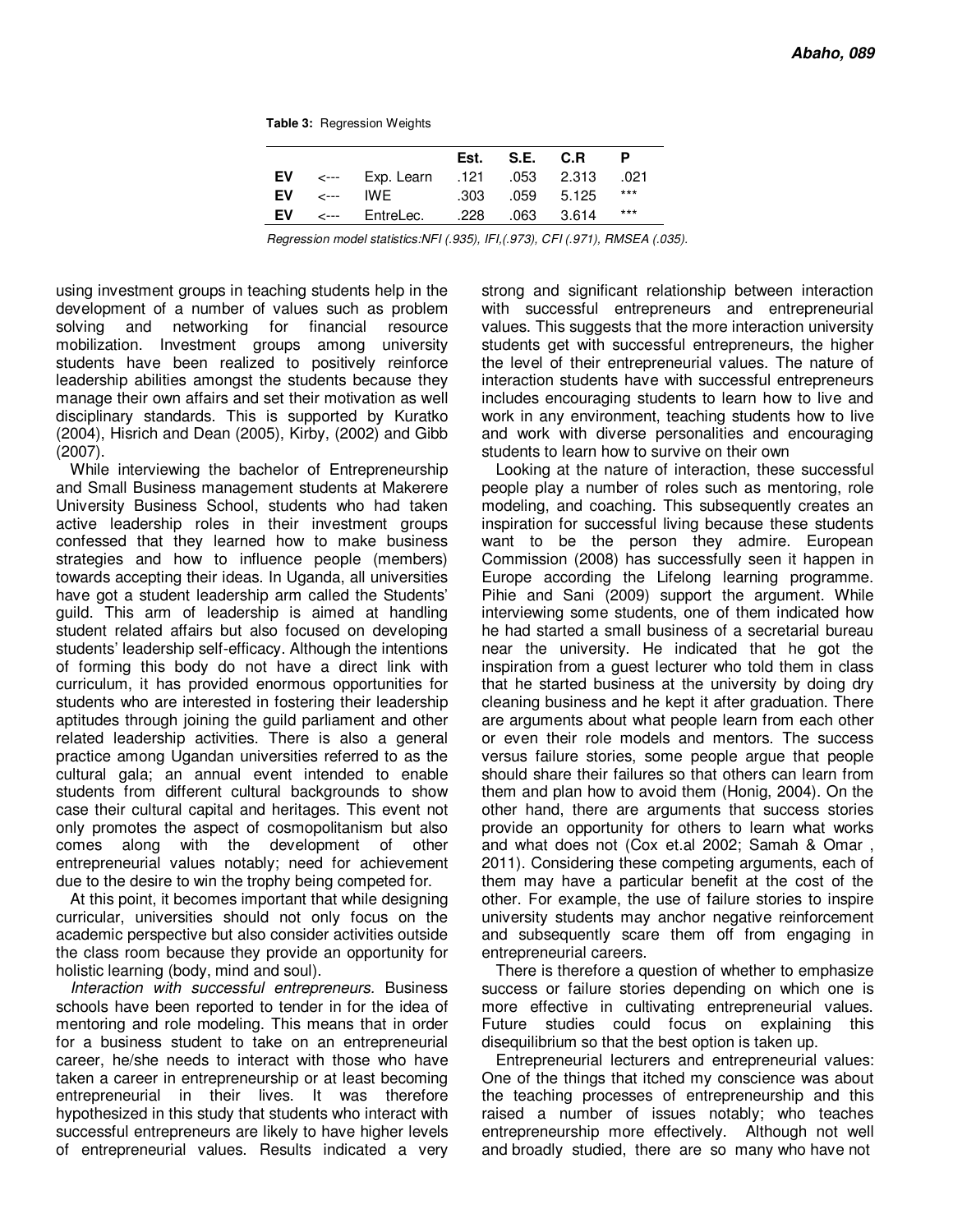agreed about whether the courses related to entrepreneurial development are best taught by those that are entrepreneurial (behaviorally, practically and psychologically). This has developed two competing schools of thought viz; those in favor of the argument that to be a good entrepreneurship lecturer, one must be entrepreneurial in nature and have a certain level of entrepreneurial experience. To this end, the argument is premised on the conceptualization of entrepreneurship teaching as a process of behavior and psychological assimilation therefore it becomes hard to assimilate a lifestyle and behavior that does not prevail. Because of the logic of role modeling, coaching and mentoring, it becomes a strong point for those advocating for entrepreneurial lecturers to teach entrepreneurship courses. On the other hand, there are those who argue that entrepreneurship education is an academic affair and therefore requires more of academic adeptness than practicality and behavioral orientation. This school of thought hence argues that to become effective one only needs to have a research experience and mastering the art of teaching. To this end, they can become effective entrepreneurship lecturers even with less or no practical experience.

It was based on these competing thoughts that this study intended to make a contribution to the debate. According to this study, results indicated a strong and significant positive relationship between entrepreneurial lecturers and the development of students' entrepreneurial values. This means that the more entrepreneurial a lecturer is, the higher the entrepreneurial his/her students will become. An entrepreneurial lecturer needs to have a business or has ever started one , have leadership abilities and experience, share their business experience and ideas with the students, use other peoples' success and failure stories in their classes and are active in other community development activities.

Asked what they preferred (entrepreneurial or nonentrepreneurial lecturers), students strongly agreed (mean=5 on a 5-point likert scale). This implies that even the students receive more psychomotor benefits on top of the affective learning outcomes. Therefore in regard to the debate about entrepreneurial versus non-/less entrepreneurial entrepreneurship lecturers, this study supports the view that good and effective entrepreneurial lecturers must have an entrepreneurial experience. Using the analogy of sports coaching, it is believed that although it is not necessary for a coach to have been a successful player, for one to have a successful career in coaching, he/she needs to have played that game so as to understand the basics with practicality. As Kirby (2002) argues, this helps to curb theoretical thinking and contributes to eliminating impractical assumptions. The same applies to the teaching of entrepreneurship. When one has had a practical exposure to entrepreneurship, it becomes easy to inspire the learners because they find it possible to believe in what that lecturer is teaching

them. Kolb and Kolb (2001) support this idea by emphasizing that entrepreneurial lecturers easily find a feasible connection between theory and practice. With my little experience in teaching entrepreneurship, students always ask me where my business is located and what I deal in. This question sometimes humiliates me when my reply is

*"I have not yet started one".* During the interviews, a student told me that *"you people who teach entrepreneurship sometimes amuse me. There are some things you teach and are not necessary and practicable in real life at the counter. Why don't you guys start at least a small business to use to learn what to teach so that you reduce on your lies?"* 

This is a very sad statement to anyone teaching entrepreneurship and does not run a business of some sort. However, it is an opportunity to appreciate the need for entrepreneurial experience for entrepreneurship educators.

It is therefore in the interest of this study to recommend universities especially business schools to encourage their faculties to engage in entrepreneurial activities such as business startups, participating in leadership activities and starting up community projects. This can be achieved through rewarding those who have had successful businesses, incorporating entrepreneurial experience in staff appraisal, supporting them with startup seed capital at low interest and engaging them with bridging opportunities where they are placed somewhere in the value and supply chains.

Considering the findings of this study, there is need to revolutionalise the country's university educational curriculum from traditional to entrepreneurial. Particularly, the following actions need to be taken; shift from teaching about concepts to teaching about finding solutions to the existing and anticipated problems, move from teaching the history of entrepreneurship and development to the preparation for future development, shift from passive learning to active learning and understanding, move from teacher oriented learning to interactive learning. Such will increase student ownership of what they study and also provide an opportunity for lecturers to learn from the students' personal experiences.

This not only leads to motivated classes but also increase learning effectiveness. If such is done, then universities will successfully fulfill their role of supplying entrepreneurship skills and subsequently more graduate startups will be realized and this will lead to increased entrepreneurial activity that economies need to boost their human capital productivity.

#### **CONCLUSIONS AND RECOMMENDATIONS**

A general hypothesis was set that entrepreneurial curriculum leads to high levels of entrepreneurial values.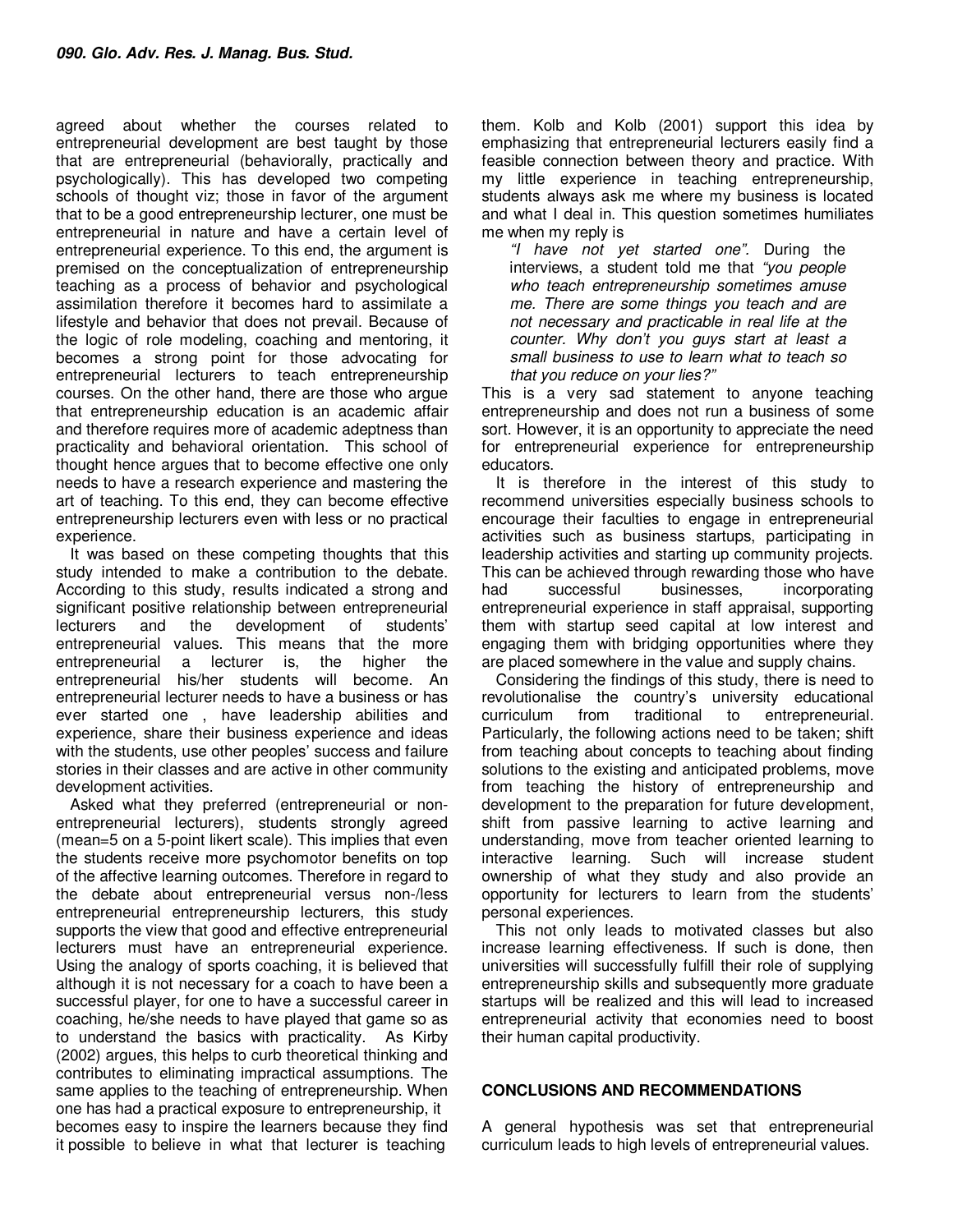In this regard, it was concluded that an entrepreneurial curriculum leads to high levels of entrepreneurial values especially when the students are taught by entrepreneurial lecturers with an opportunity to interact with successful entrepreneurs during the course of their studies and are introduced to the elements to experiential learning strategies.

#### **Implications and recommendations**

Methodologically, this study focused on a particular population of university students and therefore provided an extensive focus on this population. The study utilized a pure realist methodology which benefited the findings both on the quantitative as well as the opinionated fronts. Bird (2010) indicates that there is a measurement challenge of the entrepreneurial values framework. Using the analysis of moments structures (AMOS) and structural equation model (SEM) this study contributes to the methodological hiccups in entrepreneurship research by developing a measurement model for entrepreneurial values.

Future researchers can therefore utilise it to study other demographic distributions using the same model and framework since it has passed a statistical test. Considering the statistical component of this methodology, generalisations can be made across other students. However, this can only be limited to university students. This raises questions about whether the same generalizations are applicable across other sections of the society notably the youth, retirees, veterans and other forms of society. There is therefore need to study these populations because their entrepreneurial participation in societal transformation is paramount.

Theoretically, this study contributes to a number of debates. Such include the born versus made theory of entrepreneurial values. The study is in favour of the argument that entrepreneurial are made. The practical implications of this study include emphasizing the need for students to utilise the entrepreneurial curriculum to build personal networks with the entrepreneurs they interact with so that they can create the bridges on which to mobilize resources, seek advice as well as inspiration for personal development.

Practically, this study provides insights on how university lecturers can improve the way they teach especially on the entrepreneurship programmes. There is need to increase practitioner-student based learning by consistently emphasizing interaction with successful entrepreneurs. It is not just about selecting successful entrepreneurs but it requires selection of entrepreneurs who can create an impact on the inspiration and behavioral change of the students. There are some people who demotivate students especially when their success is surrounded by a lot of negative and unethical record such as corruption, extortion and theft.

On the managerial implications, universities are the

drivers of an economy's human capital and are expected to have an active role in the development of a country's business and non-business development. This implies that in order to achieve that target, these universities need to consistently review their curricular to suit the needs of their industries as well as societies. Since the findings suggest that effective entrepreneurship education is achieved through entrepreneurial lecturers, there is need by the universities to review their staff development and recruitment policy (ies) on lecturers who teach entrepreneurship. In this case, one's entrepreneurial proclivity should be emphasized and where possible be required to start business as part of their career development strategy. It can work especially if it is rated as a publication for every business one starts.

For policy, in the year 2000, Uganda passed a policy that entrepreneurship education be taught across all the university degree programmes. It is disappointing that some universities have not implemented this significant directive. Even then, there is need to review policy and require these universities to have entrepreneurial lecturers based on their entrepreneurial proclivity-EP (the entrepreneurial value framework can be used to guide the EP assessment of staff). This will transform the currently predominantly theoretical teaching to a more entrepreneurial need based pedagogy that creates reason to link theory to practice. In this way a number of entrepreneurial activities such as startups and innovation technologies will be realized.

There is also need by the government of Uganda to increase funding for research in entrepreneurship in order to help the academia search for the different strategies of increasing graduate business start up. This is so important because Uganda's graduate unemployment is very high (36%) and this can only be hedged if the academia is adequately facilitated to design and test the strategies that can revitalize the drive towards graduates' self-sustainability.

#### **ACKNOWLEDGEMENT**

I wish to acknowledge Mr. Musa Moya (Head of department Business Computing at Makerere University Business School) for the statistical guidance during the analysis of data.

#### **REFERENCES**

Aghajani H, Abbasgholipour M (2012). "Explanation of relationships between biographical characteristics and entrepreneurship spirit of students". Iranian J. Management Studies. 5(5-1)

- Akpomi ME (2009). "Achieving millennium development goals (MDGS) through teaching entrepreneurship education in Nigeria higher education institutions"*.* European Journal of social sciences.  $8(1):152 - 159.$
- Bandura A (1977). "Social foundations of thought and action: A social cognitive theory".